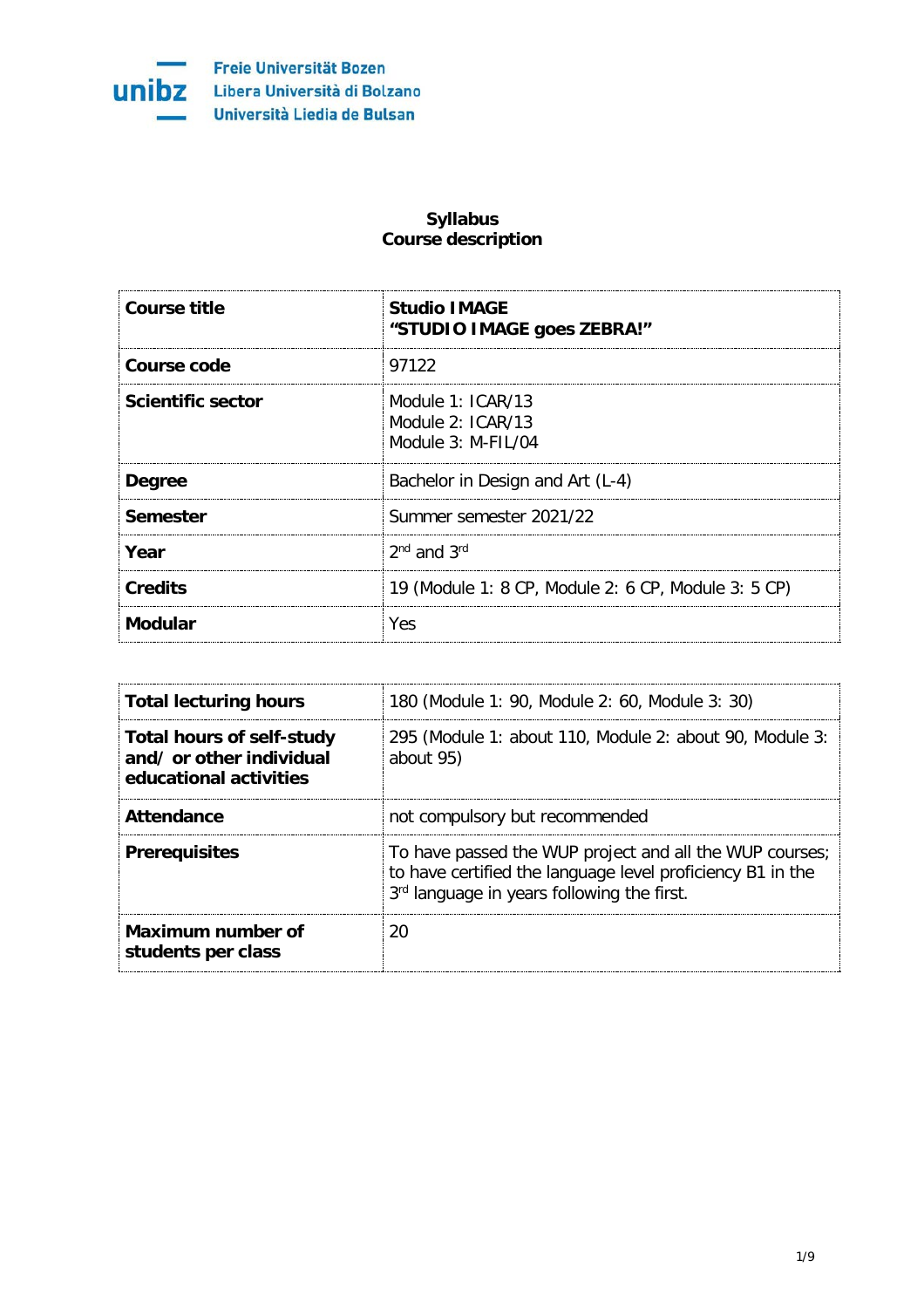

| <b>Course description</b> | The course belongs to the class "caratterizzante"<br>(module 1 and 2), and "affine integrativa" (module 3) in<br>the curriculum in Art.                                                                                                                                                                                                                                                                                                                                                                                                                                                                                                                                                                                                                                                                                                                                                                                                                                                                                                             |
|---------------------------|-----------------------------------------------------------------------------------------------------------------------------------------------------------------------------------------------------------------------------------------------------------------------------------------------------------------------------------------------------------------------------------------------------------------------------------------------------------------------------------------------------------------------------------------------------------------------------------------------------------------------------------------------------------------------------------------------------------------------------------------------------------------------------------------------------------------------------------------------------------------------------------------------------------------------------------------------------------------------------------------------------------------------------------------------------|
|                           | Description Module 1 - Photography-Video/<br><b>Fotografie-Video:</b><br>"Carte blanche" for a whole issue of a magazine! The<br>editors of ZEBRA magazine invite Studio Image to rethink<br>the well-known street magazine.                                                                                                                                                                                                                                                                                                                                                                                                                                                                                                                                                                                                                                                                                                                                                                                                                        |
|                           | We are excited and invite students to explore the format<br>of a socially engaged magazine. We will research<br>different forms of representations of marginalized groups<br>in (print) media: Which narratives are constructed, and<br>which messages communicated? What role plays<br>photography in the perception of people who live at the<br>so called "fringes of society"? Who defines these<br>"fringes"? What could be differences between working<br>about someone or with someone? How can we as artists<br>contribute to a discourse "regarding the pain of others"<br>(Susan Sontag)?                                                                                                                                                                                                                                                                                                                                                                                                                                                 |
|                           | Join us to discover artists like Allan Kaprov, The Yes Men,<br>Sally Alatalo and many more. Explore historical and<br>contemporary examples of artist's magazines like Aspen,<br>Avalanche, Real Life or Bomb and contribute to a new<br>site for your own artistic practice as well as to an<br>important social discourse.                                                                                                                                                                                                                                                                                                                                                                                                                                                                                                                                                                                                                                                                                                                        |
|                           | Description Module 2 - Visual Communication/<br>Comunicazione visiva:<br>Designing and editing a magazine simultaneously<br>challenges several aspects of visual communication. The<br>semester-long collaboration with the street magazine<br>Zebra will be an opportunity to explore several of these<br>aspects of editorial design. We will understand how an<br>editorial board is organized, what is the workflow that<br>leads from concept to print, but also how to tell the<br>stories of the people involved, how to collect and shape<br>the contributions, how to follow the work in the different<br>stages from production to distribution of the printed<br>matter.<br>To do this, part of the semester will focus on the analysis<br>and application of the theoretical, methodological and<br>operational tools of visual communication: we will<br>understand how to correctly use layout, fonts, grids,<br>text-image relationship, printing techniques, to reach the'<br>maximum expressive capacity in interpreting a content |

through editorial artifacts merging the verbal language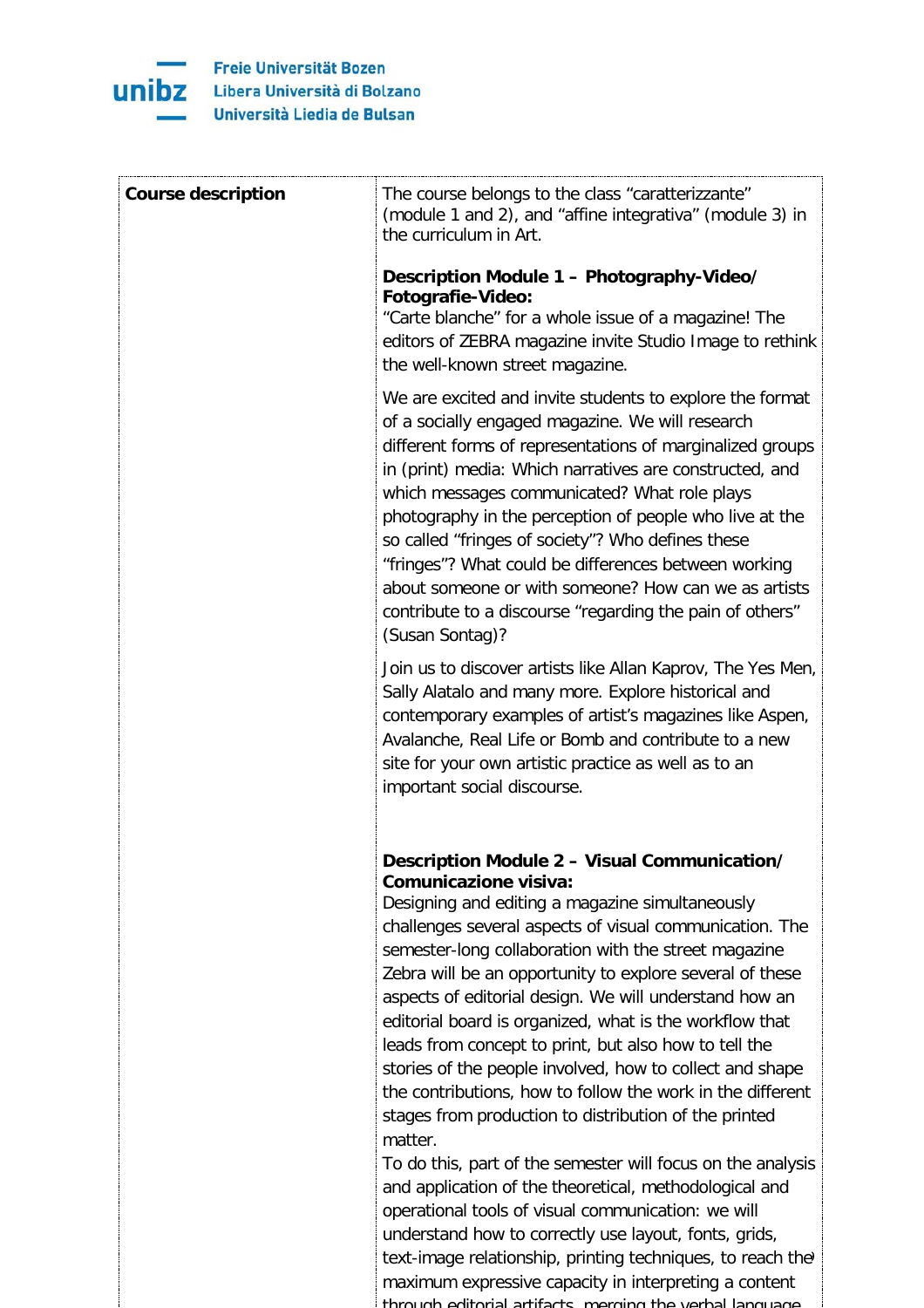

| Lecturer                                    | Module 1 - Photography-Video:<br>Prof. Eva Leitolf<br>Eva.Leitolf@unibz.it,<br>Tel. +39 0471 015327<br>Webpage: https://www.unibz.it/de/faculties/design-<br>art/academic-staff/person/37228-eva-leitolf<br><b>Module 2 - Visual Communication:</b><br>Giulia Cordin<br>Giulia.Cordin@unibz.it,<br>tel. +39 0471 015333,<br>webpage: https://www.unibz.it/en/faculties/design-<br>art/academic-staff/person/31248-giulia-cordin<br>Module 3 - Media Theory:<br>German Duarte Peñaranda<br>GDuarte@unibz.it,<br>tel. +39 0471 015108,<br>webpage https://www.unibz.it/en/faculties/design-<br>art/academic-staff/person/37717-german-a-duarte |
|---------------------------------------------|----------------------------------------------------------------------------------------------------------------------------------------------------------------------------------------------------------------------------------------------------------------------------------------------------------------------------------------------------------------------------------------------------------------------------------------------------------------------------------------------------------------------------------------------------------------------------------------------------------------------------------------------|
| Scientific sector of the<br><b>lecturer</b> | Module 1 - Eva Leitolf: ICAR/13<br>Module 2 - Giulia Cordin: ICAR/13<br>Module 3 - German Duarte Peñaranda: M-FIL/04                                                                                                                                                                                                                                                                                                                                                                                                                                                                                                                         |
| <b>Teaching language</b>                    | Module 1 - German<br>Module 2 - Italian<br>Module 3 - English                                                                                                                                                                                                                                                                                                                                                                                                                                                                                                                                                                                |
| <b>Office hours</b>                         | Module 1: Monday 14.00-16.00<br>Module 2: Monday 9.30-12.30<br>Module 3: Tuesday 15:00-17:00                                                                                                                                                                                                                                                                                                                                                                                                                                                                                                                                                 |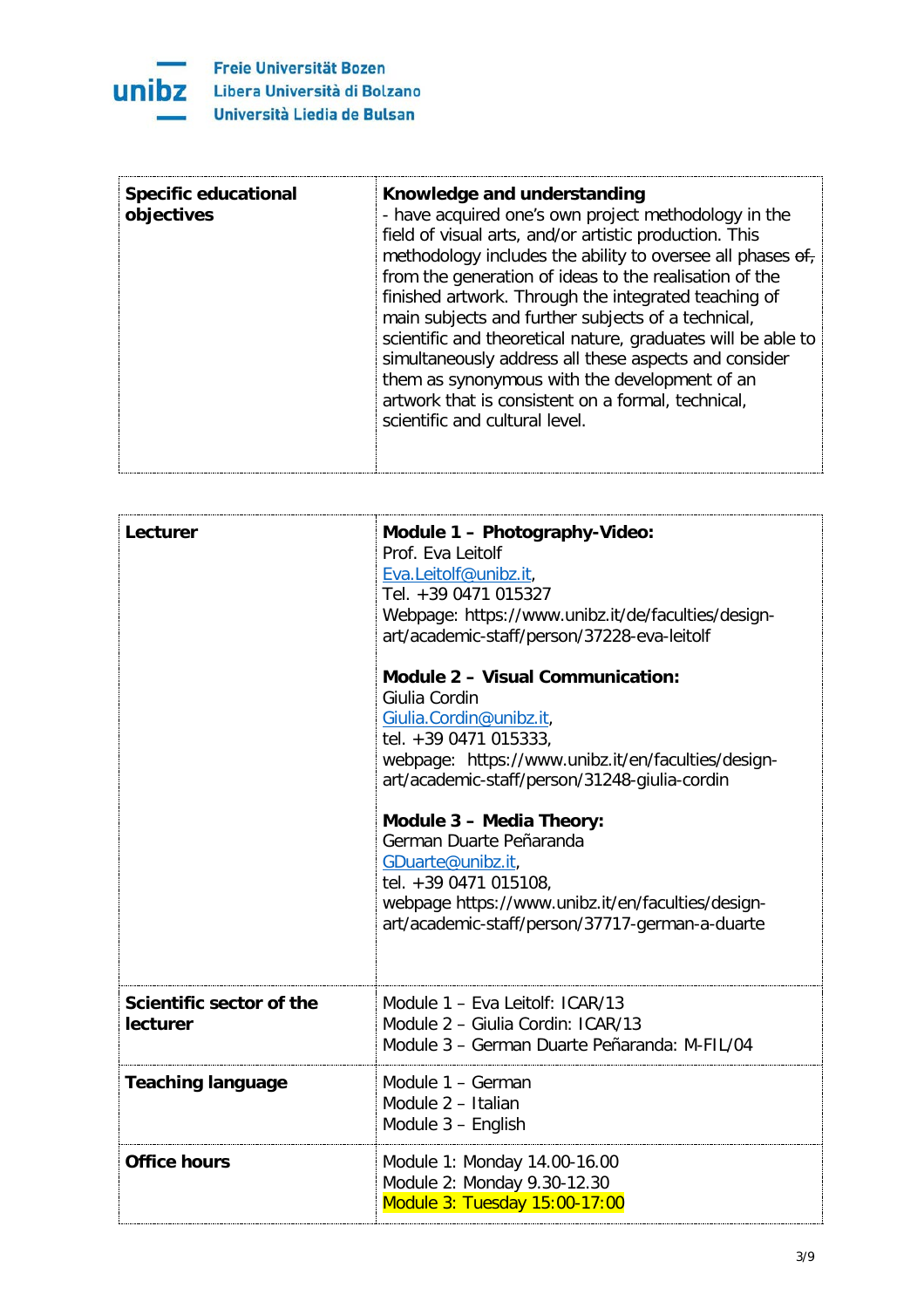

| List of topics covered | Module 1: Photo, artists, magazines, representation of<br>marginalized groups<br>Module 2: Visual communication, editorial design<br>Module 3: Media Theory, Media History |
|------------------------|----------------------------------------------------------------------------------------------------------------------------------------------------------------------------|
| <b>Teaching format</b> | In-group discussions, frontal lectures, workshops                                                                                                                          |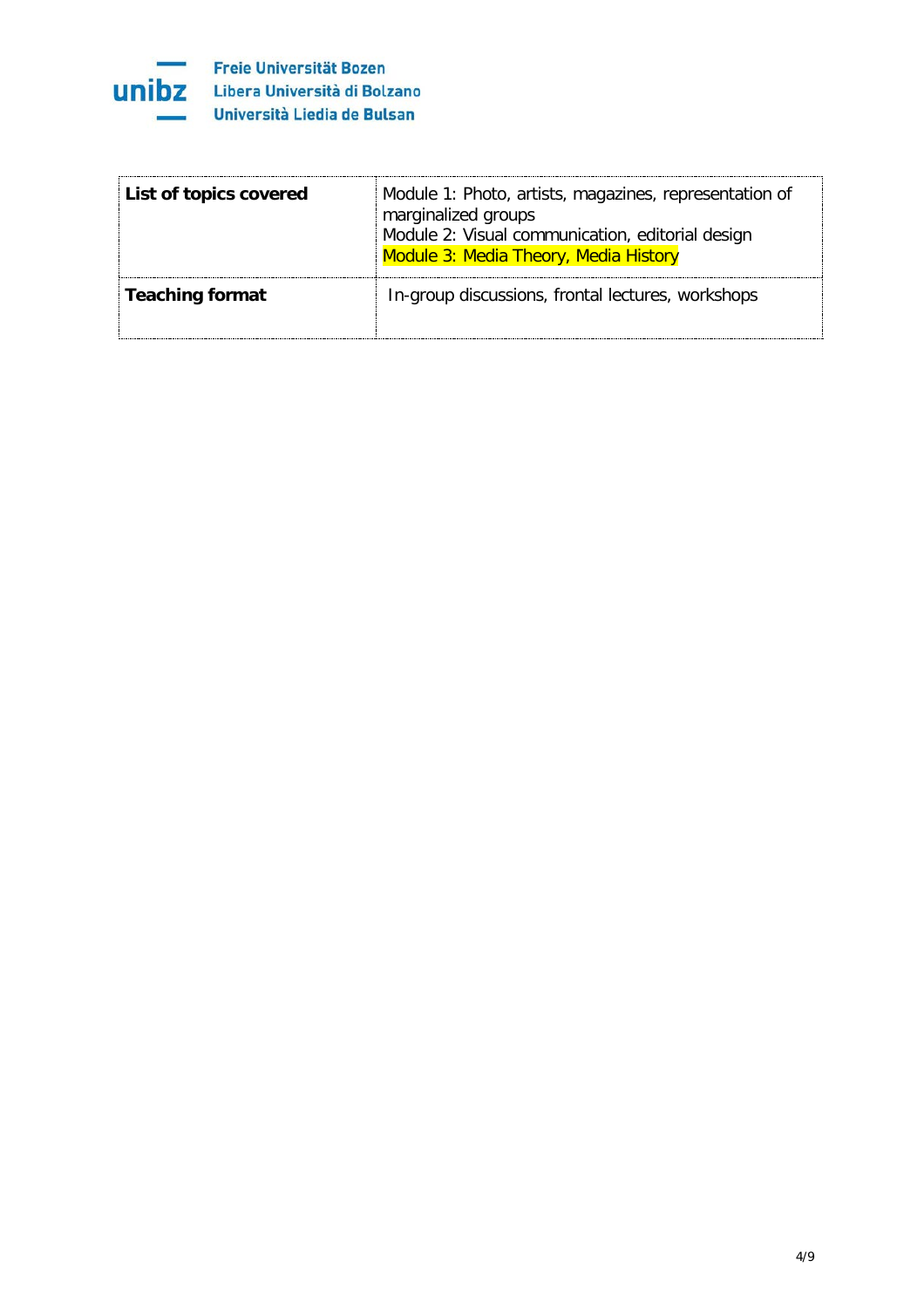

| <b>Expected learning outcomes Disciplinary competence</b> |                                                                                                                                                                                                                                                                                                                                                                                                                                                                                                                                                                                                                                                                                                                                                                                                                                  |
|-----------------------------------------------------------|----------------------------------------------------------------------------------------------------------------------------------------------------------------------------------------------------------------------------------------------------------------------------------------------------------------------------------------------------------------------------------------------------------------------------------------------------------------------------------------------------------------------------------------------------------------------------------------------------------------------------------------------------------------------------------------------------------------------------------------------------------------------------------------------------------------------------------|
|                                                           | Knowledge and understanding<br>have acquired the basic technical, scientific and<br>theoretical knowledge necessary to realise a<br>project in the field of visual arts.<br>have acquired the basic technical, scientific and<br>theoretical knowledge necessary to realise a<br>project in the field of visual arts.<br>have acquired the basic knowledge necessary for<br>further Master's studies in all components of<br>project culture as well as in technical, scientific<br>and theoretical subjects.<br>to acquire a critical approach to historical-media<br>phenomena.<br>to analyze mass media, social media, and<br>communication through the basic knowledge<br>acquired in media theory and cultural studies.                                                                                                     |
|                                                           | Applying knowledge and understanding<br>plan, develop and realise a project in the field of<br>visual arts.<br>be able to finalize the creation of an<br>accomplished project in the field of visual art,<br>thanks to the basic knowledge acquired in the<br>technical, scientific and theoretical fields.<br>make use of the skills acquired during the course<br>of study in the event of continuing studies in a<br>Master's degree programme in the field of art and<br>to develop them further.<br>the ability to grasp the socio-political role played<br>by media and to know how to look at these<br>critically.<br>to apply this knowledge to any professional<br>situation that requires a theoretical expertise as<br>well as to develop appropriated solutions in terms<br>of the proposal/response of the project. |
|                                                           | <b>Transversal competence and soft skills</b><br>Making judgements<br>be able to make independent judgements for the<br>purpose of developing their own artistic skills and<br>in relation to all those decisions (technical,                                                                                                                                                                                                                                                                                                                                                                                                                                                                                                                                                                                                    |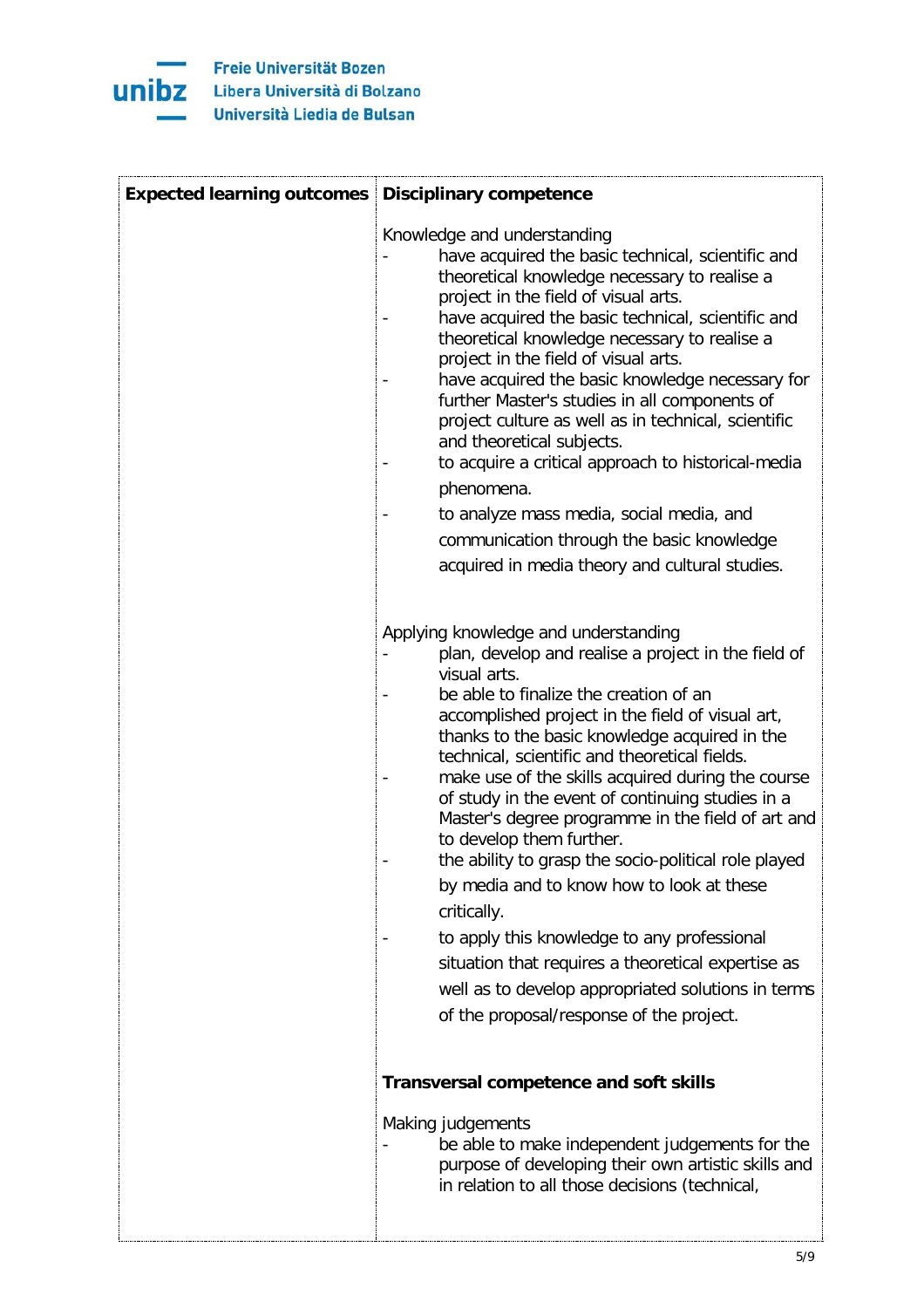

| scientific and theoretical) that are necessary to<br>bring a project to completion.<br>to develop an independent judgment both in the<br>critical evaluation of their work and in the ability<br>to use the appropriate interpretive tools with<br>respect to the context where they are going to<br>apply their own artistic practice and/or continue<br>their studies, assessing also the social and ethical<br>aspects.                                                                                                                                                                                                                                                                                                                                                                                                                                                                                               |
|--------------------------------------------------------------------------------------------------------------------------------------------------------------------------------------------------------------------------------------------------------------------------------------------------------------------------------------------------------------------------------------------------------------------------------------------------------------------------------------------------------------------------------------------------------------------------------------------------------------------------------------------------------------------------------------------------------------------------------------------------------------------------------------------------------------------------------------------------------------------------------------------------------------------------|
| <b>Communication skills</b><br>present an independently realised project in the<br>field of art in the form of an installation, orally as<br>well as in writing in a professional manner.<br>to be able to clearly communicate, at a<br>professional level, projects, information,<br>concepts, and solutions related to the questions<br>of media society and artistic practices.                                                                                                                                                                                                                                                                                                                                                                                                                                                                                                                                       |
| Learning skills<br>have learned a work methodology at a<br>professional level - in the sense of being able to<br>identify, develop and realise solutions to complex<br>problems by applying the knowledge acquired in<br>the technical, scientific and theoretical fields - in<br>order to start a professional activity and/or<br>continue their studies with a master's degree<br>programme.<br>have developed a creative attitude and learned<br>how to enhance it and develop it according to<br>their own inclinations.<br>have acquired basic knowledge in theoretical,<br>technical and scientific subjects as well as a study<br>methodology suitable for continuing studies with<br>a master's degree programme.<br>to improve their research methods, as well as<br>how to pertinently apply them during the<br>development of projects and research projects<br>concerning different fields of media and art. |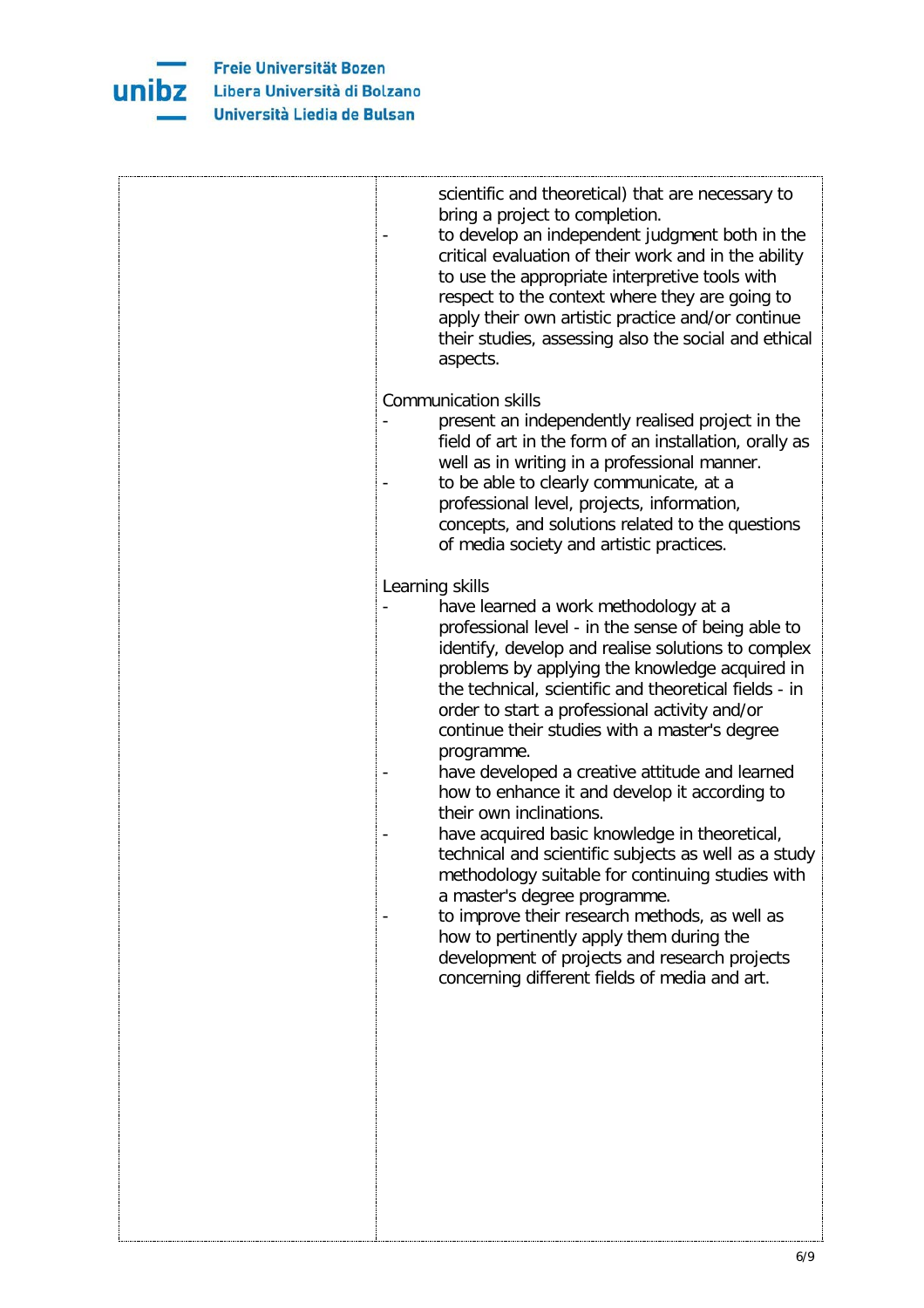

| <b>Assessment</b>                                             | By exam's date, each student must upload on the Microsite<br>of the faculty detailed documentation of the work done<br>during the course.<br>http://portfolio.dsgn.unibz.it/wp-admin<br>Documentation is an integral part of the exam. The<br>documentation must include visual documentation and an<br>abstract of the project.<br>Module 1:<br>Production of artistic work (e.g. photographic prints,<br>video, digital formats etc.)<br>Several presentations of own artistic work in plenary<br>critique sessions as well as one to one meetings with<br>teacher<br>Presentation of researched topics to class<br>End of semester presentation in individual form of<br>presentation/exhibition, (self-)/evaluation of results<br>Module 2:<br>Students will be asked to develop an individual contribution<br>for the magazine.<br>Module 3:<br>1. Short essay (max. 5 pages)<br>2. Oral examination at the end of the semester. |
|---------------------------------------------------------------|---------------------------------------------------------------------------------------------------------------------------------------------------------------------------------------------------------------------------------------------------------------------------------------------------------------------------------------------------------------------------------------------------------------------------------------------------------------------------------------------------------------------------------------------------------------------------------------------------------------------------------------------------------------------------------------------------------------------------------------------------------------------------------------------------------------------------------------------------------------------------------------------------------------------------------------|
| <b>Assessment language</b>                                    | The same as the teaching language                                                                                                                                                                                                                                                                                                                                                                                                                                                                                                                                                                                                                                                                                                                                                                                                                                                                                                     |
| <b>Evaluation criteria and</b><br>criteria for awarding marks | The final assessment is based on the content of all the<br>exercises according to the following criteria:                                                                                                                                                                                                                                                                                                                                                                                                                                                                                                                                                                                                                                                                                                                                                                                                                             |
|                                                               | Module 1 - Photography/Video<br>- Strength and clarity of artistic concepts<br>- Coherence of concept, choice of means and result-<br>ing art work<br>- Innovativeness/inventiveness concerning subject,<br>approach and materials<br>- Virtuosity of technical skills<br>- Mastery of oral presentation: ability to summarize,<br>evaluate, and establish relationships between top-<br>ics and own artistic practice<br>- Ability to work in a team<br>- Capability of integrating reviews and critics in the<br>work process                                                                                                                                                                                                                                                                                                                                                                                                       |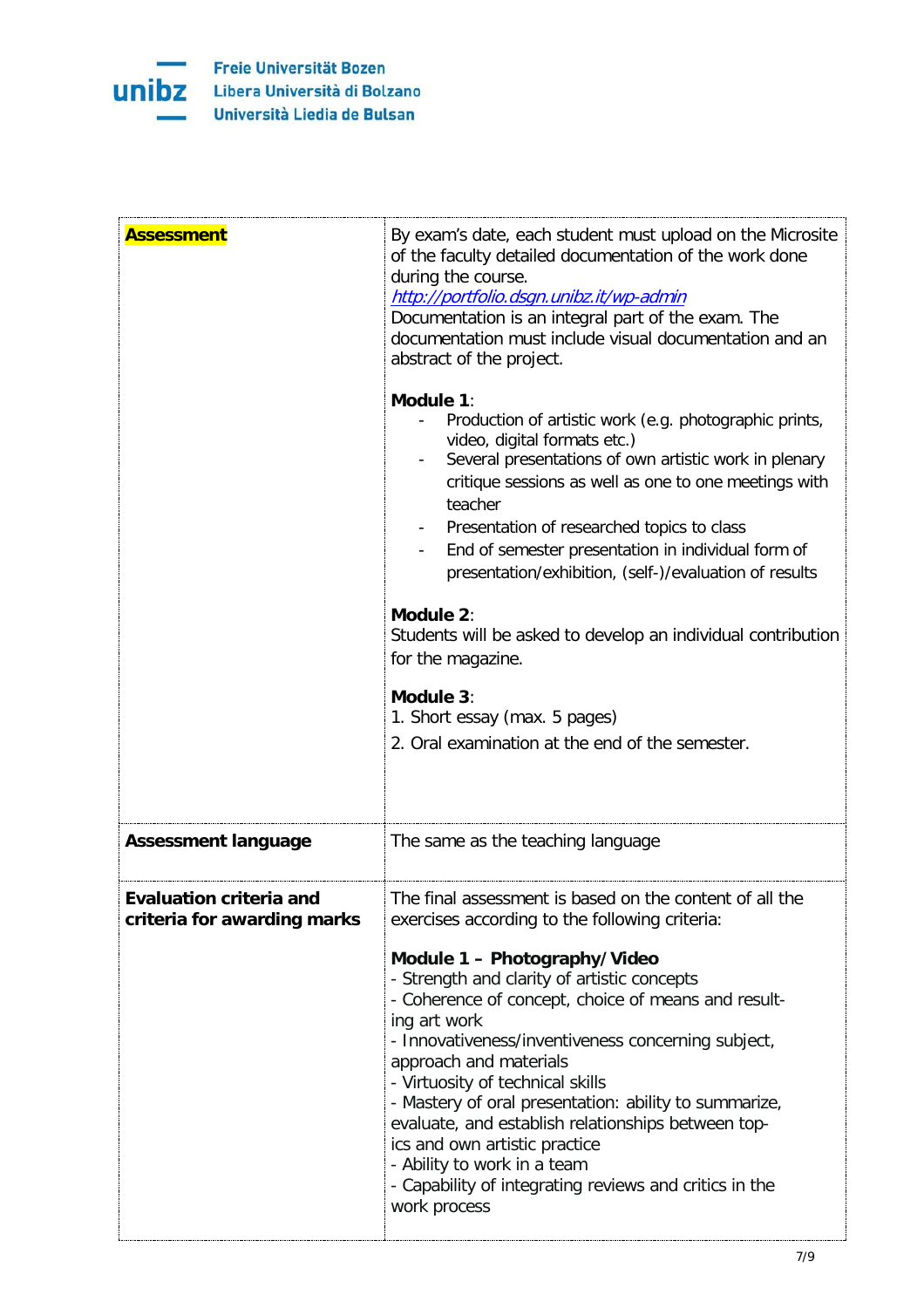

| - Skills in critical thinking and adequate communica-<br>tion to peers                               |
|------------------------------------------------------------------------------------------------------|
| - Comprehensive artistic processes and presentation                                                  |
| of results                                                                                           |
| - Proactive attitude/behavior                                                                        |
| - Taking on responsibilities                                                                         |
| - Development of long-term interests                                                                 |
| <b>Module 2 - Visual Communication</b>                                                               |
| - Strength and clarity of concepts                                                                   |
| - Completeness and coherence of concept, choice of                                                   |
| means and resulting art work.                                                                        |
| - Clarity in the presentation of the process that leads to the                                       |
| final choices.                                                                                       |
| - Inventiveness concerning subject, approach and                                                     |
| materials.                                                                                           |
| - Correct use of tools and competences.<br>- Ability to summarize, evaluate, and establish relation- |
| ships between topics and own practice.                                                               |
| - Capability of integrating reviews and critics in the work                                          |
| process.                                                                                             |
| - Critical thinking.                                                                                 |
| - Taking on responsibilities.                                                                        |
| - Active participation and quality of contributions.                                                 |
|                                                                                                      |
| <b>Module 3 - Media Theory</b>                                                                       |
| - Ability to summarize and present concepts and theories                                             |
| presented in the required readings                                                                   |
| - Ability to establish relationships between theories and                                            |
| socio-technological contexts                                                                         |
| - Clarity in presenting and structuring ideas                                                        |

| <b>Required readings</b> | Module 1:<br>Regarding the Pain of Others, Susan Sontag, 2003.                                                                                         |
|--------------------------|--------------------------------------------------------------------------------------------------------------------------------------------------------|
|                          | Module $2$ :<br>Selected articles from Progetto Grafico Nr. 20, 2011<br>Readings will be made available during the course in the<br>reserve collection |
|                          | Module $3$ :<br>Identity, Francis Fukuyama, 2018.                                                                                                      |